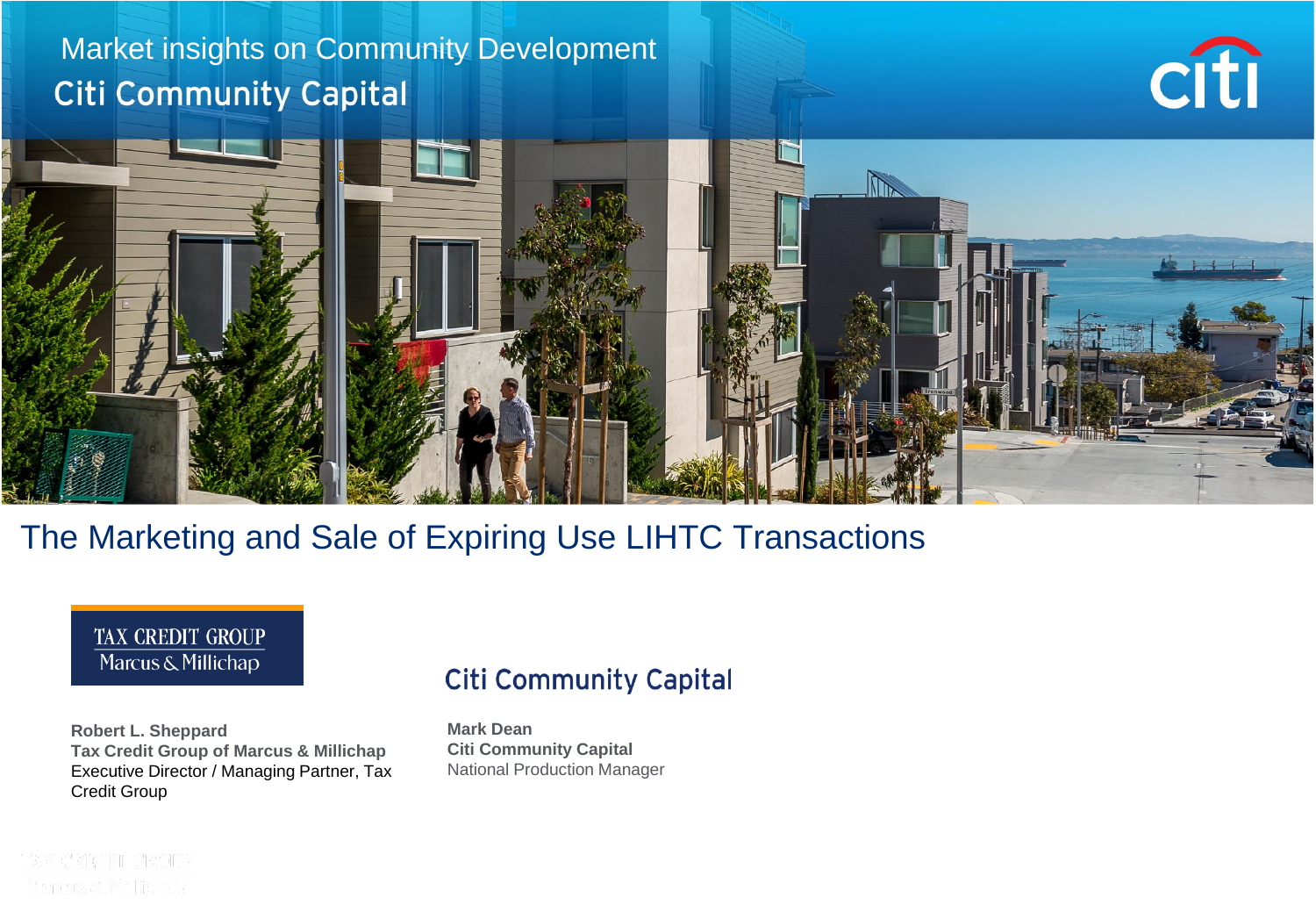# Agenda

- 1. Introduction
- 2. Webinar Mechanics
- 3. Overview of 2015 Affordable Housing Sales Market
- 4. Observations in Capital Markets: GSE's & Other Lenders
- 5. Keys to Success: Recommendations for Buyers & Sellers
- 6. Affordable Housing Market Opportunities & Challenges
- 7. Outlook for Transactions in 2016
- 8. Q&A [AskCitiCommunityCapital@citi.com](mailto:AskCitiCommunityCapital@citi.com)
- 9. Closing Remarks

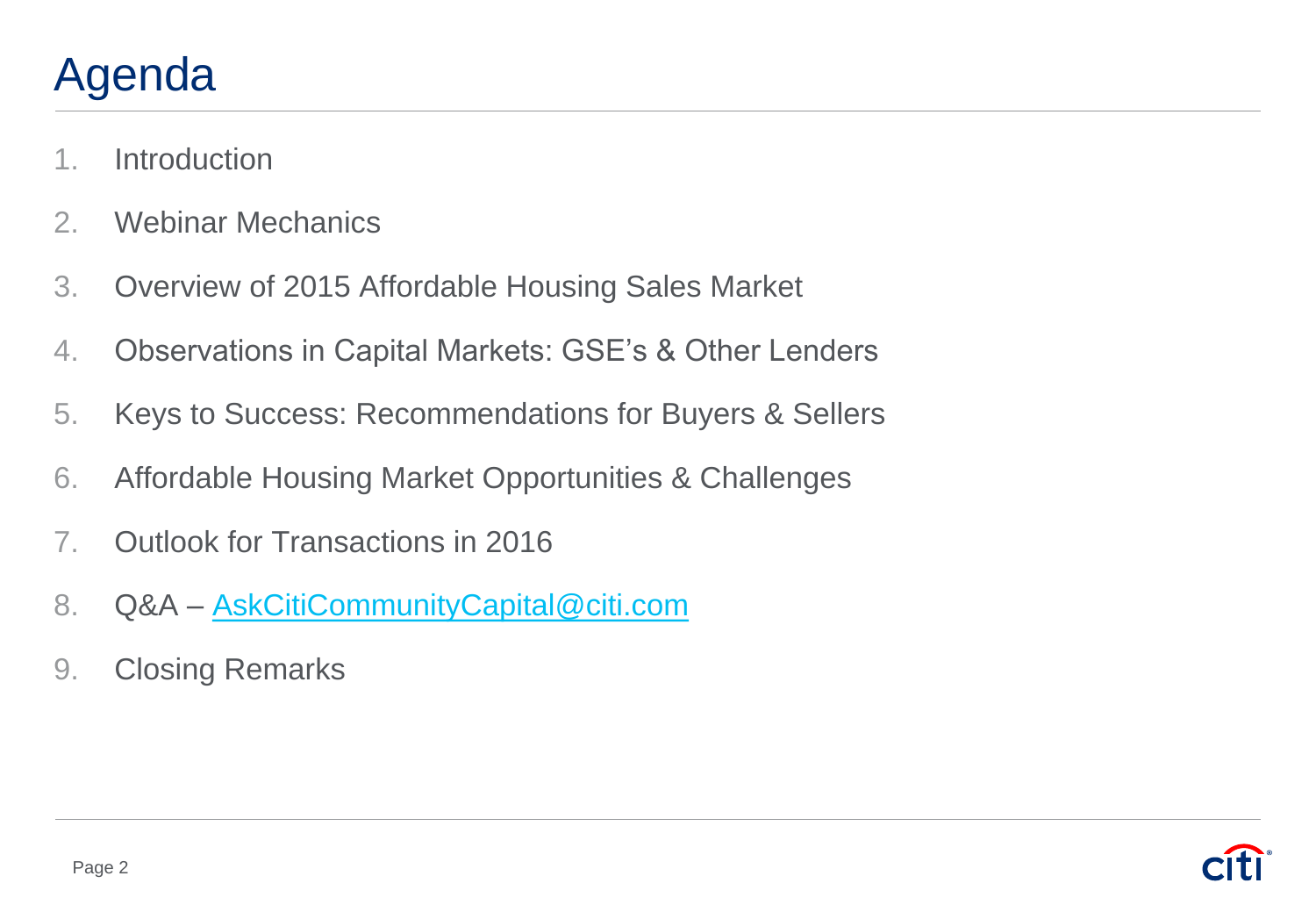# Your Webinar Host

#### Mark Dean

#### Citi Community Capital, National Production Manager



#### **Citi Community Capital**

Mr. Dean has over 27 years of experience providing investment banking and mortgage banking services to real estate developers and corporate sponsors. He specializes in financing multifamily housing using Private Activity Bonds, both enhanced and unenhanced, for public housing authorities, affordable housing developers, and senior housing providers. Mr. Dean works with both for-profit and not-for-profit organizations to finance projects such as affordable housing developments, senior living facilities, and market rate housing.

Mr. Dean has provided acquisition, construction and permanent financing for a wide variety of multifamily housing, senior housing, not-for-profit facilities. In addition to these types of financing Mr. Dean has executed current, advance and taxable refundings of existing bond and real estate debt. His experience includes both public offerings and private placements. His broad range of experience with loan products and debt credit enhancements includes conventional financing vehicles as well as bond insurance, contingent loan agreements, FHA mortgage insurance programs, GNMA MBS, Fannie Mae MBS, letters of credit, and collateral pledges. In addition, Mr. Dean is an expert on the use of low-income housing tax credits to finance multifamily apartments.

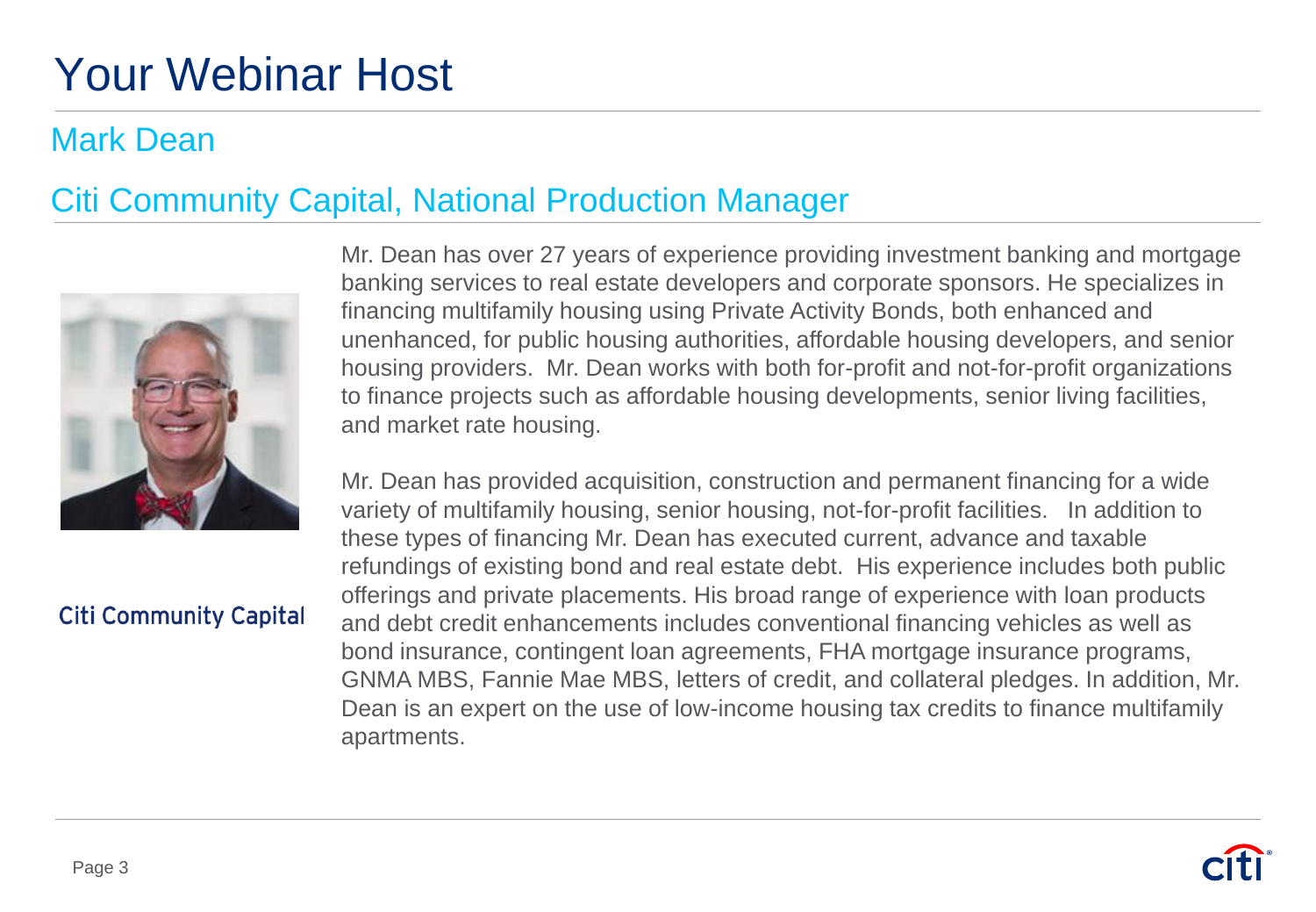# **From Tax Credit Group**

### Robert L. Shepard

### Executive Director / Managing Partner



Robert is the Founder and Managing Partner of Tax Credit Group and TCG Capital Markets. He oversees the development and implementation of TCG's strategy and is responsible for execution of TCG Capital Markets. He has been involved in over \$7.6 billion in LIHTC transactions and has more than two decades of experience in real estate investments, capital markets, and brokerage.

Prior to joining Marcus & Millichap, Robert was in charge of asset management and capital placement for Vyzis Development in Seattle, WA. He graduated from Pacific Lutheran University with a BA in Interpersonal Communications and Economics. Robert is a frequent speaker at affordable housing conferences including the National Council of State Housing Agencies, the Affordable Housing Investors Council, the Institute for Professional and Executive Development, and the Institute for Responsible Housing Preservation and ULI.

**TAX CREDIT GROUP** Marcus & Millichap

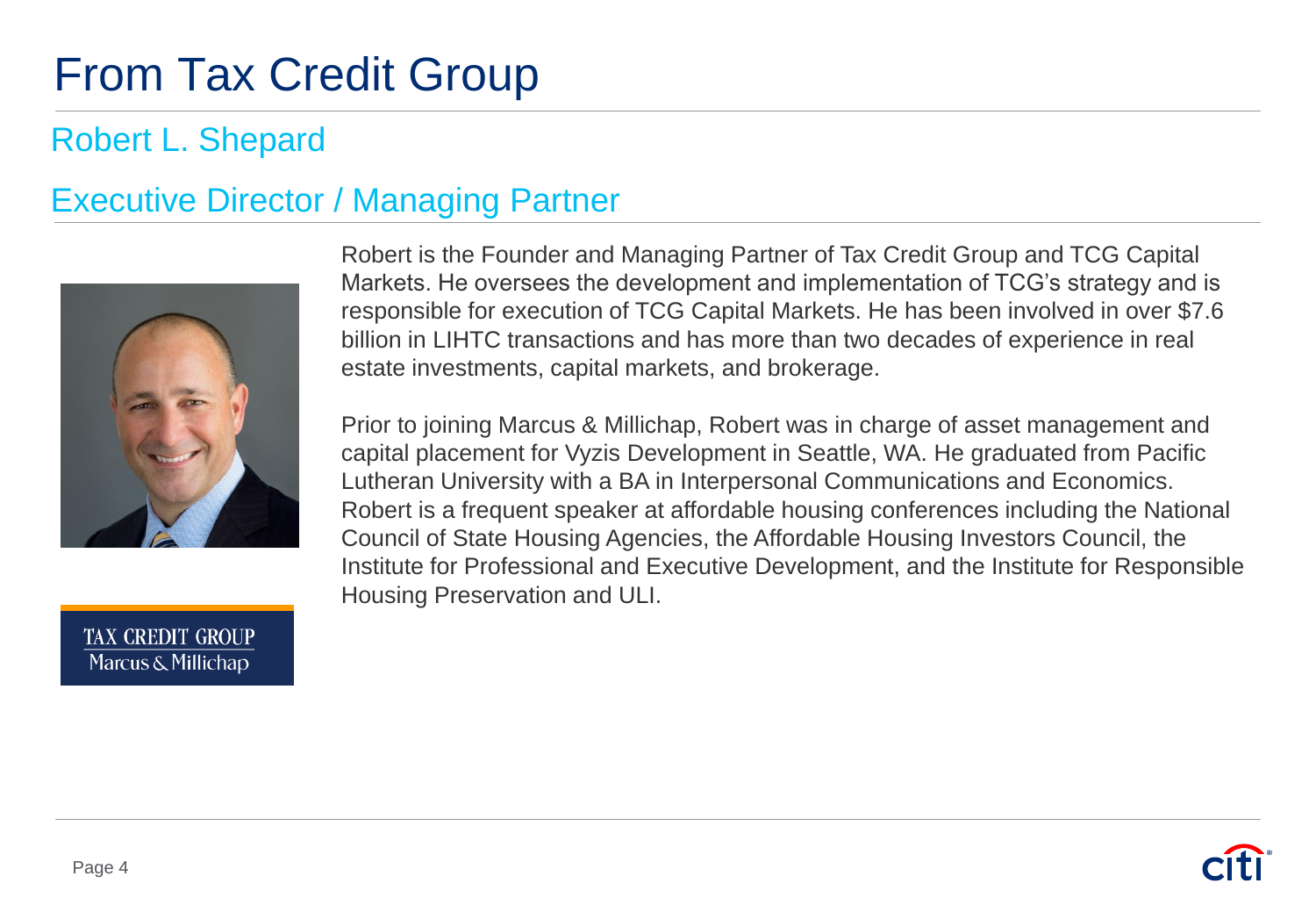### **Overall Pace of the Market is Up Over 2014 TCG Sales Transactions**



TAX CREDIT GROUP Marcus & Millichap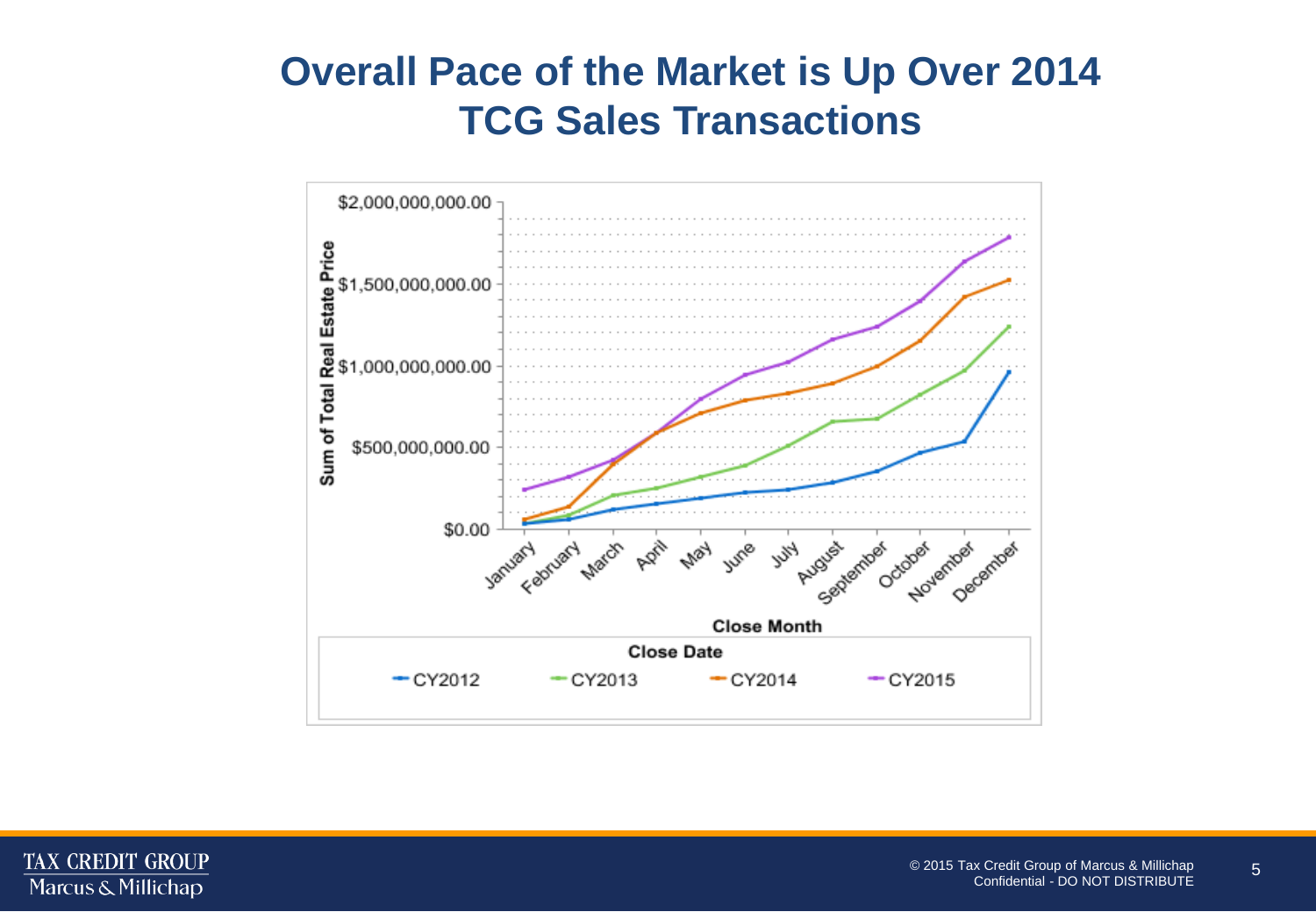### **TCG Closed Sales Transactions 2014 to YTD 2015 274 Transactions Totaling Over \$2.5 Billion**



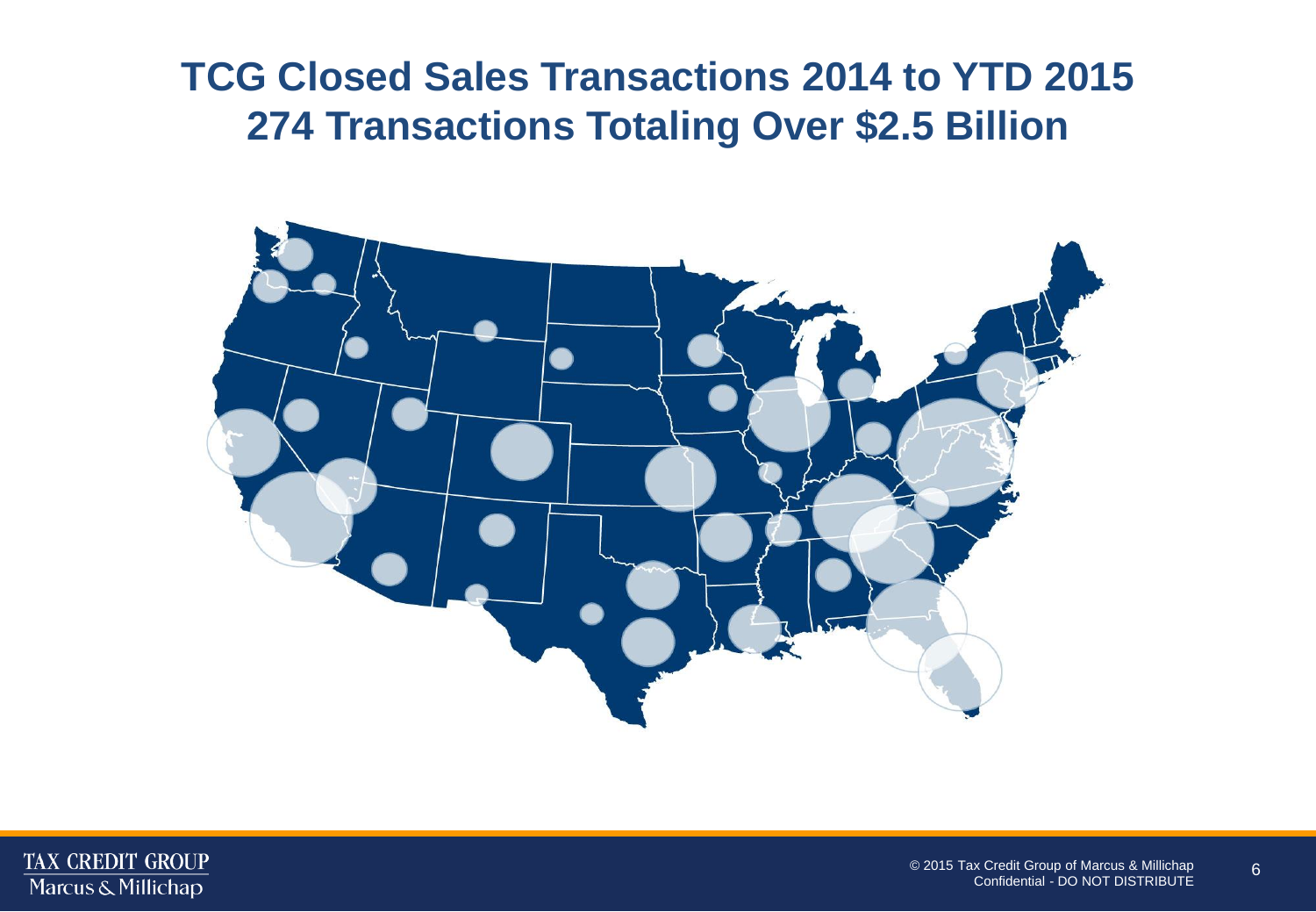### **LIHTC vs. Market Rate Cap Rate Trends**

LIHTC Cap Rate Class B/C Cap Rate Class A Cap Rate



Source: LIHTC Cap Rate data from TCG historical sales Market Rate Cap Rate data from CoStar, REIS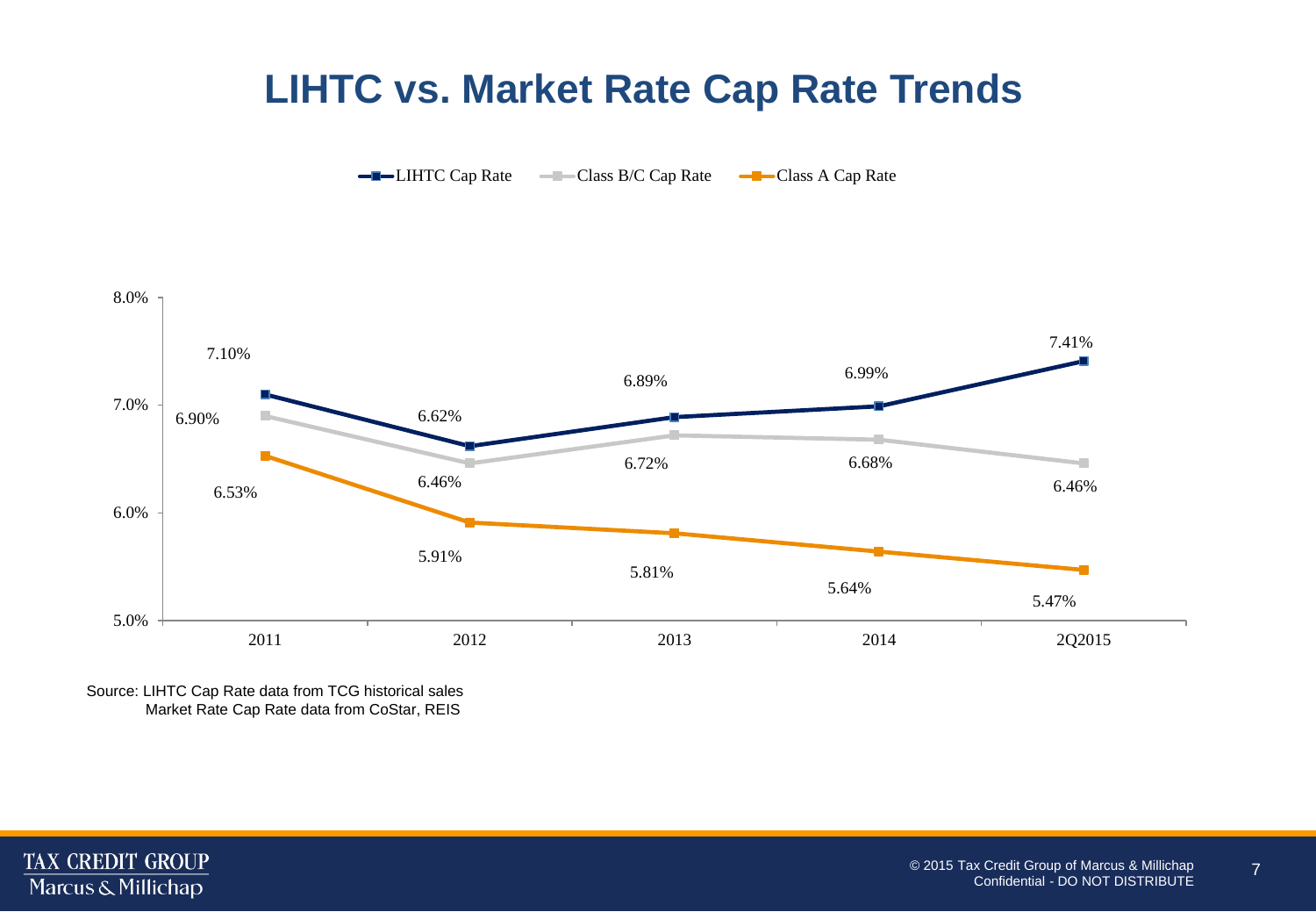## **Buyer Types**

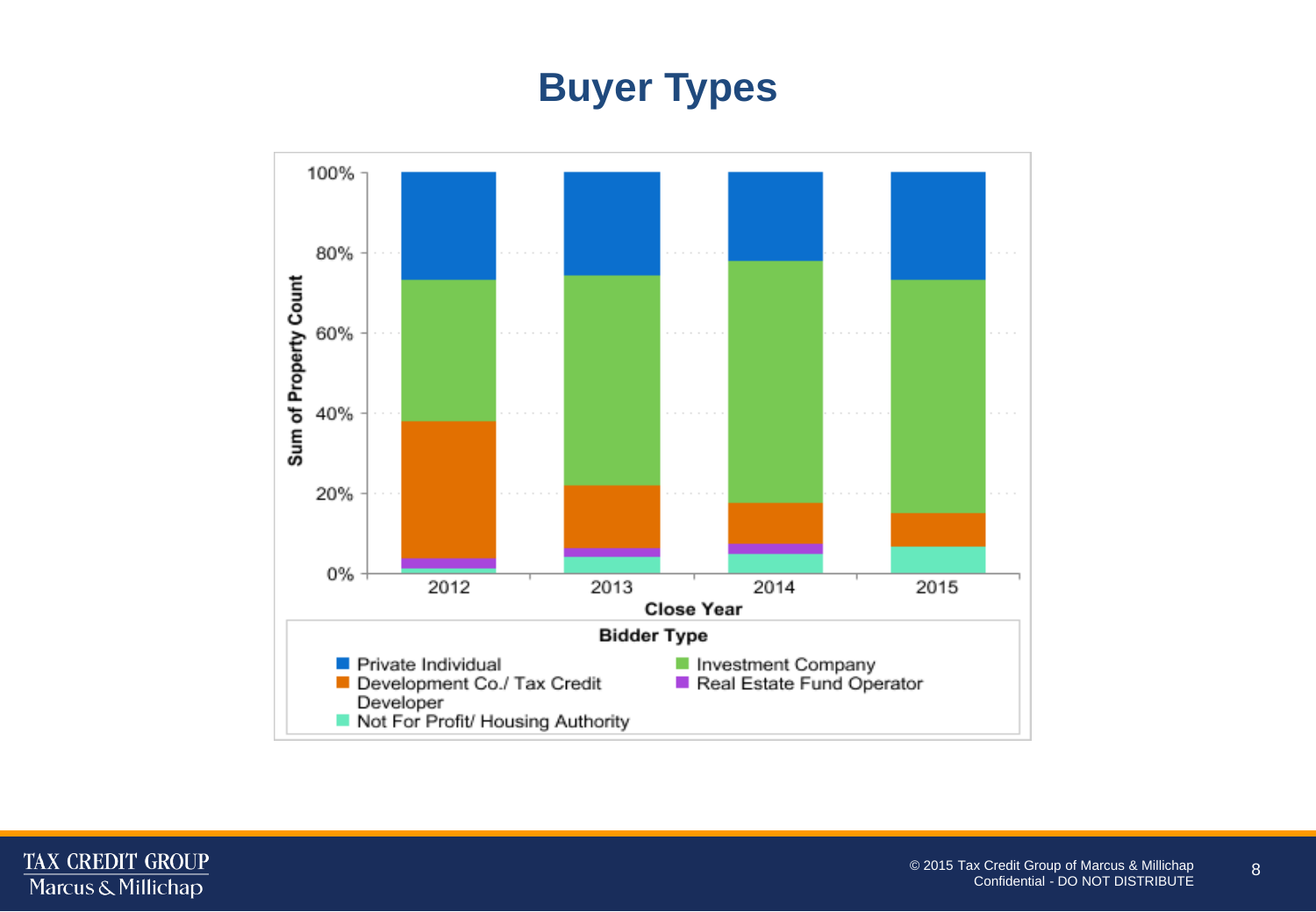## **Buyer Intent at Acquisition**

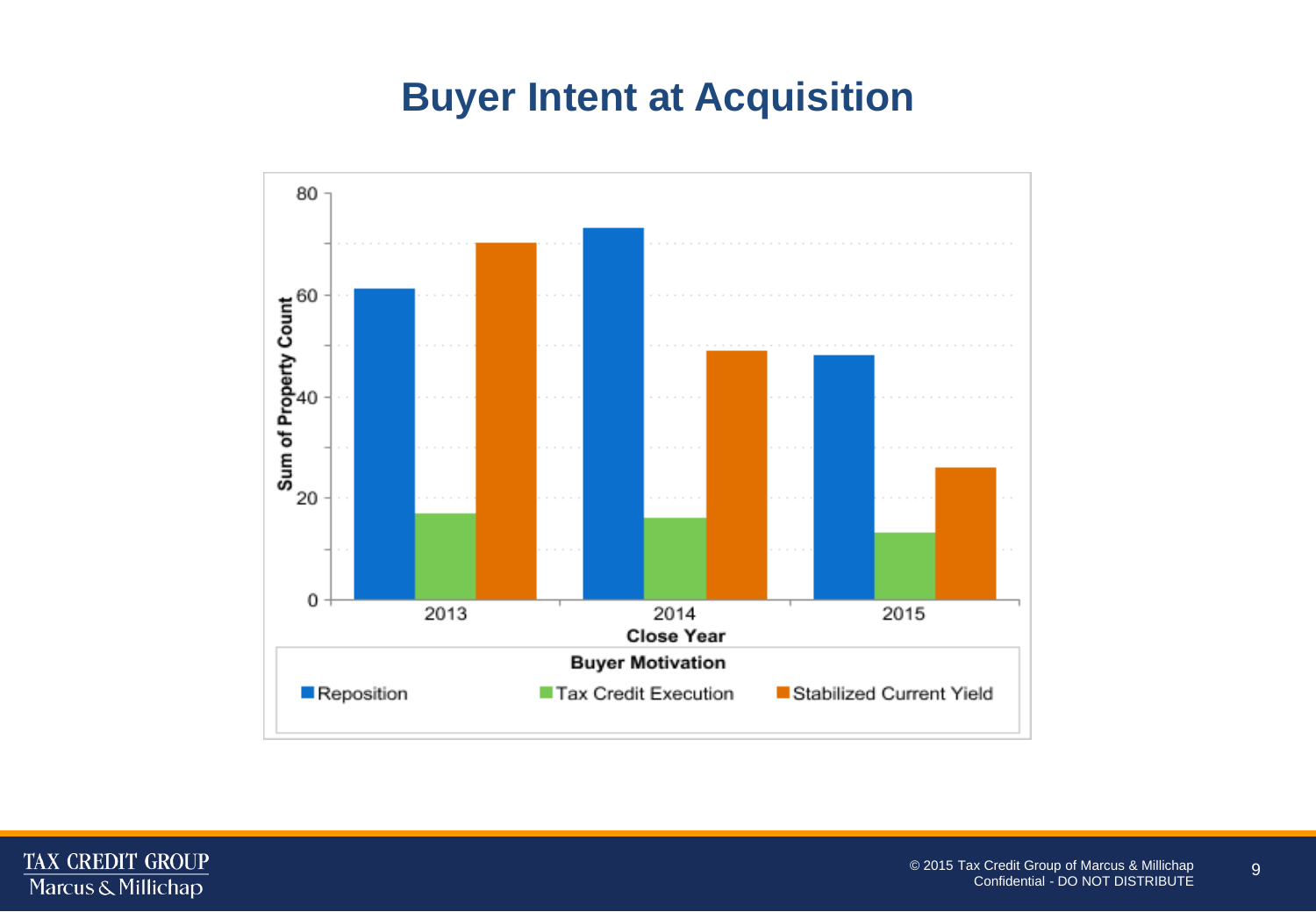### **GSE Observations**

- No CAPS on Volume = New Programs
- **Debt is #1 driver of value in affordable housing (assuming stable market)**
- **-** Competition continues and borrowers are benefiting
- **Terms are being pushed but property underwriting is still staying** fundamental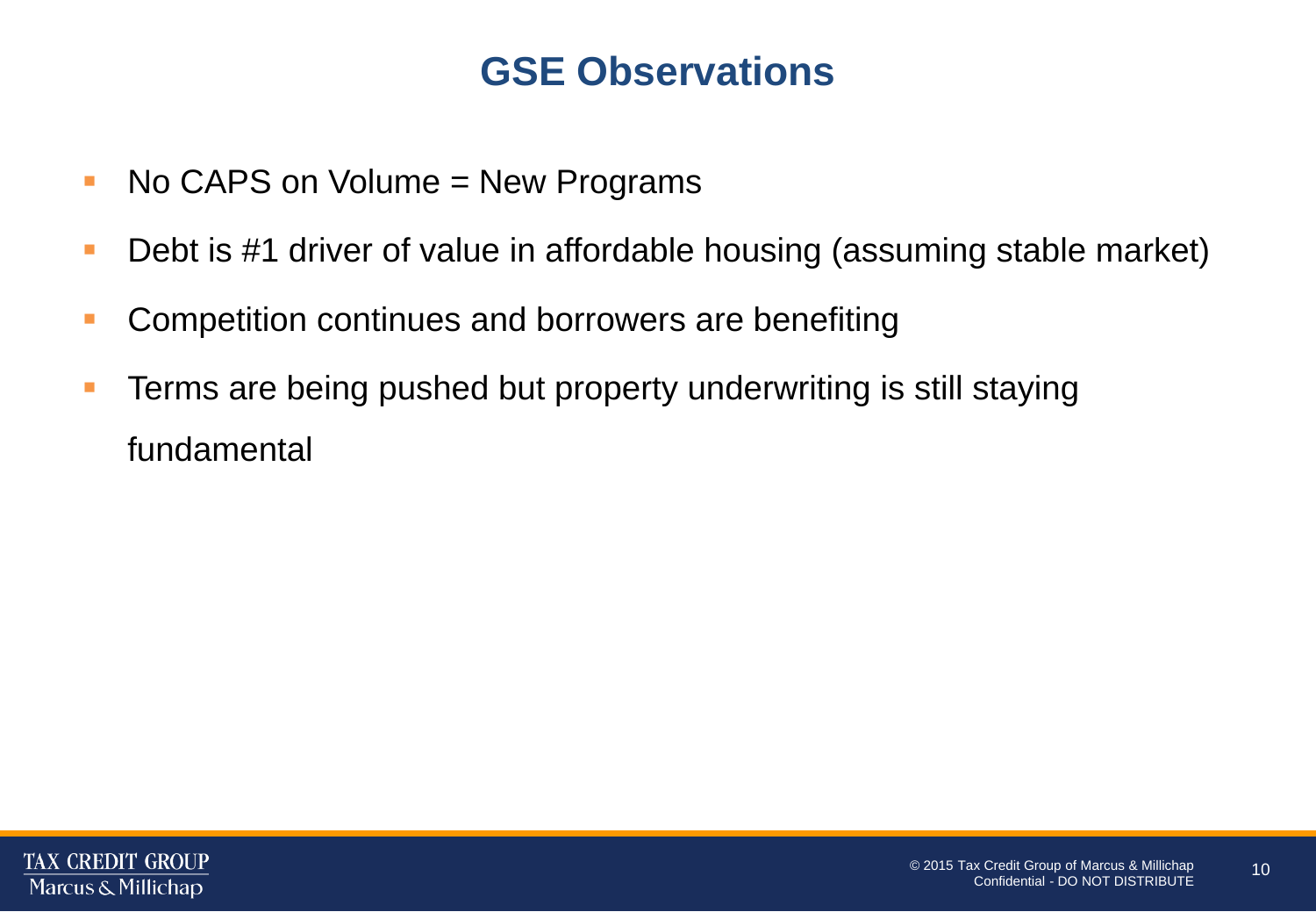## **Keys to Success: Recommendations for Buyers**

- Have your team lined up and vetted well before pursuing a deal
- Be ready for fast timeline to win in buying process
- **Nake sure you are on the cutting edge of debt executions**
- Upside is better than you can pro forma asset class is still young so not much in way of full-cycle case studies
	- 136 analysis of closings (at time of resale or new valuation)
	- $\geq$  50% of properties had substantial operational upside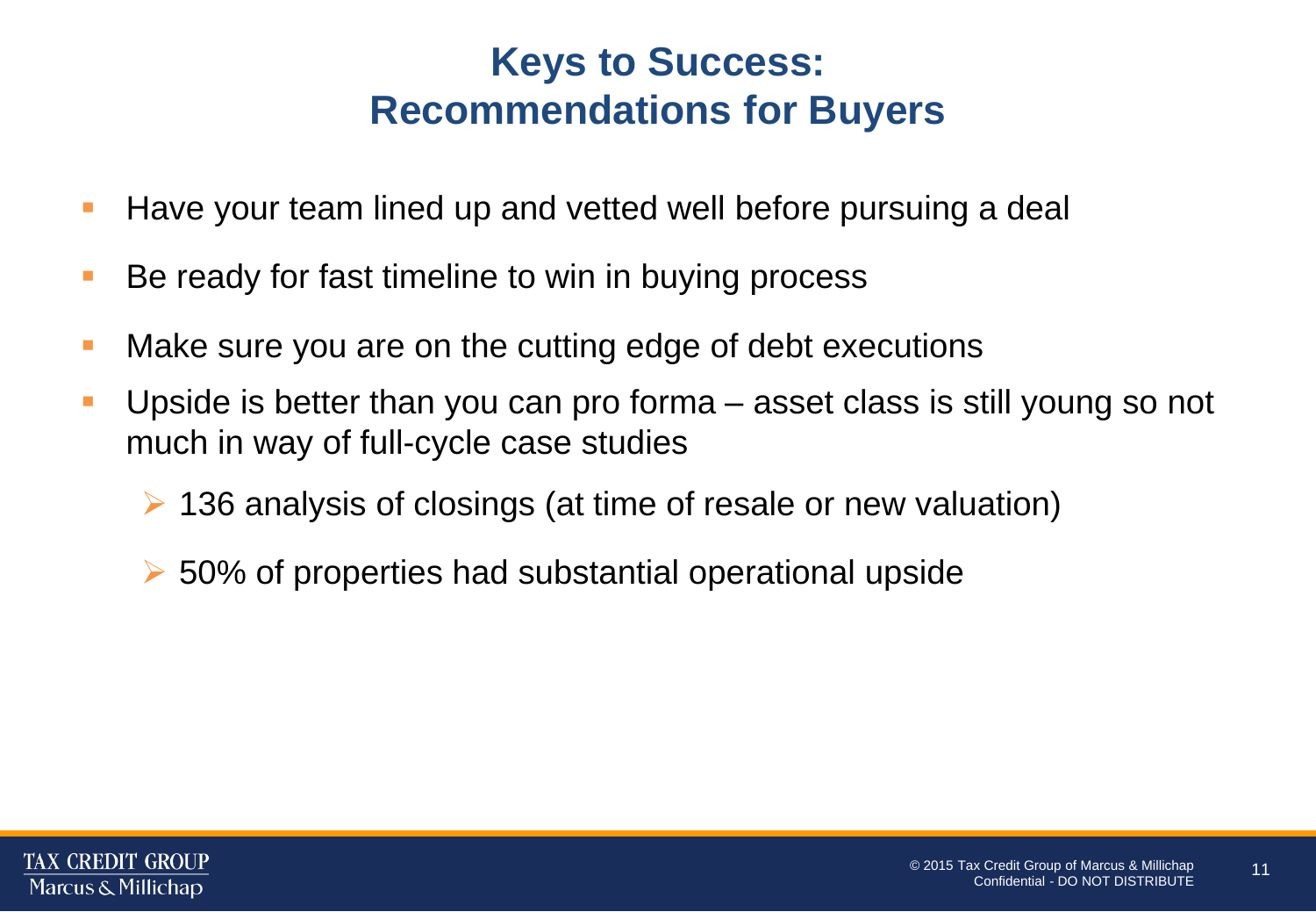## **Keys to Success: Recommendations for Sellers**

- Know your docs and your capital account
- **Make sure all partners are on board with process and execution**
- **Prep property for sale**
- Maintain collections with engaged management through a sale incentivize on site
- **Hire the right service provider** many market rate providers can spin a great story but few can execute with confidence and contacts:
	- $\triangleright$  Brokers
	- Lenders
	- $\triangleright$  Equity Partner
	- $\triangleright$  Attorney
	- $\triangleright$  Property Management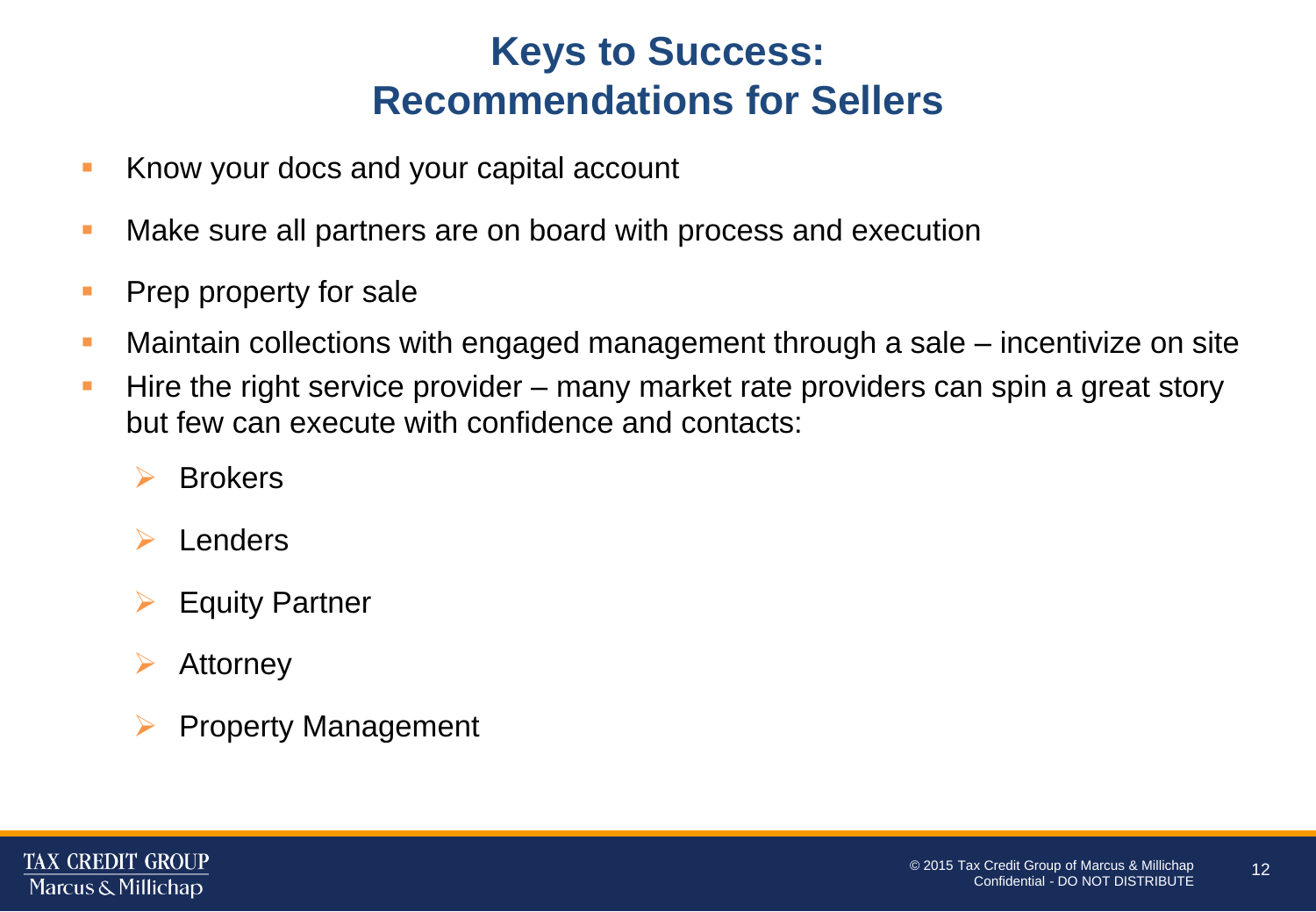## **Affordable Housing Market Opportunities & Challenges**

#### **Opportunities**

- Affordable investing is more about operations than ever before
	- $\triangleright$  50% of our post-sale analysis resulted in over 5% NOI growth during analysis time (23%) of all sales excluding sales since 2013)
- **Creative Capital stack** 
	- $\triangleright$  Debt / Equity / Preferred Equity
- $\blacksquare$  How long can you go give yourself optionality

#### **Challenges**

- **Satisfying housing demand & housing stock needs**
- **E.** California Tax Credit Allocation Committee (CTAC)
- **AMI Impacts**
- Next program?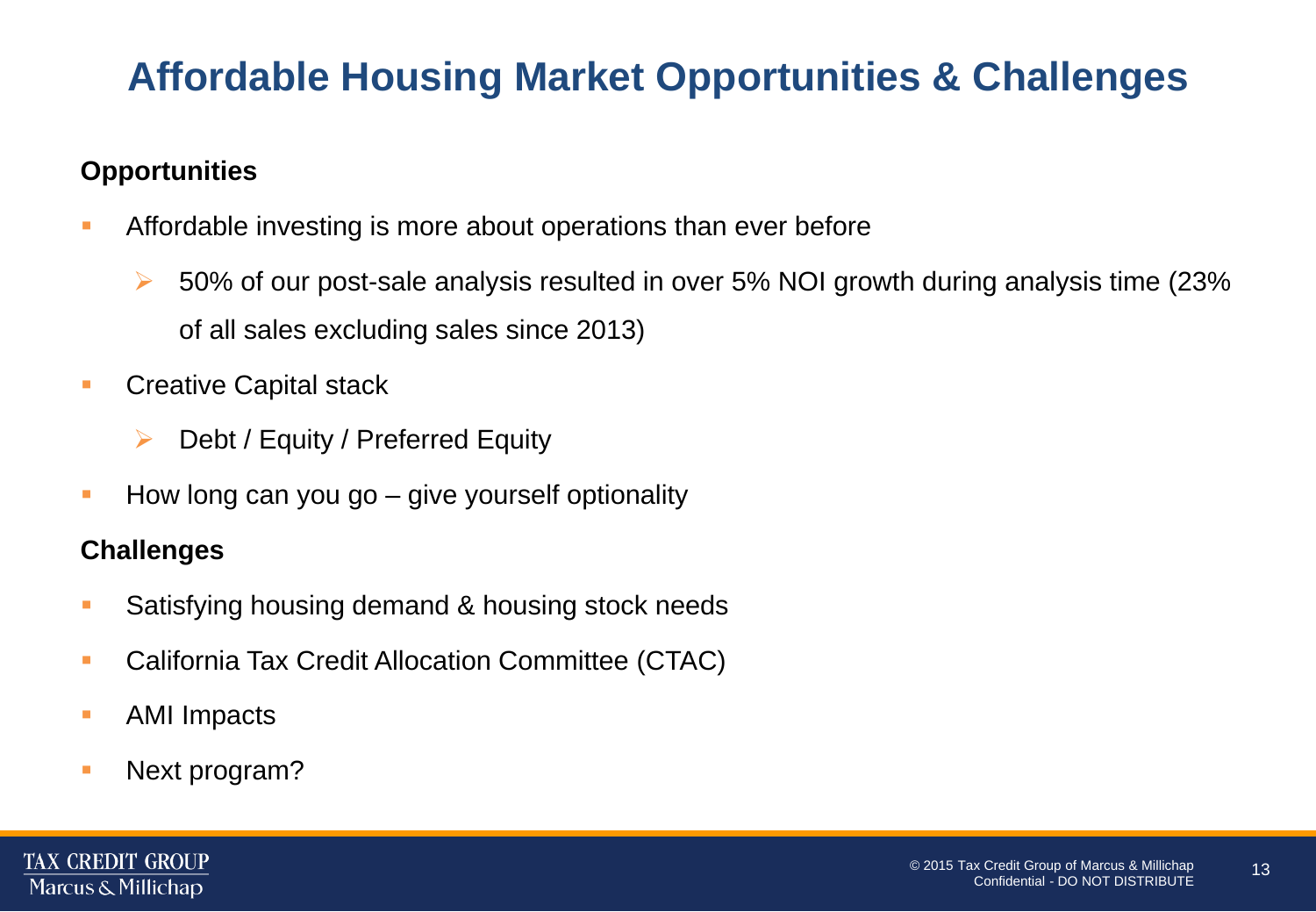## **Outlook for Transactions in 2016**

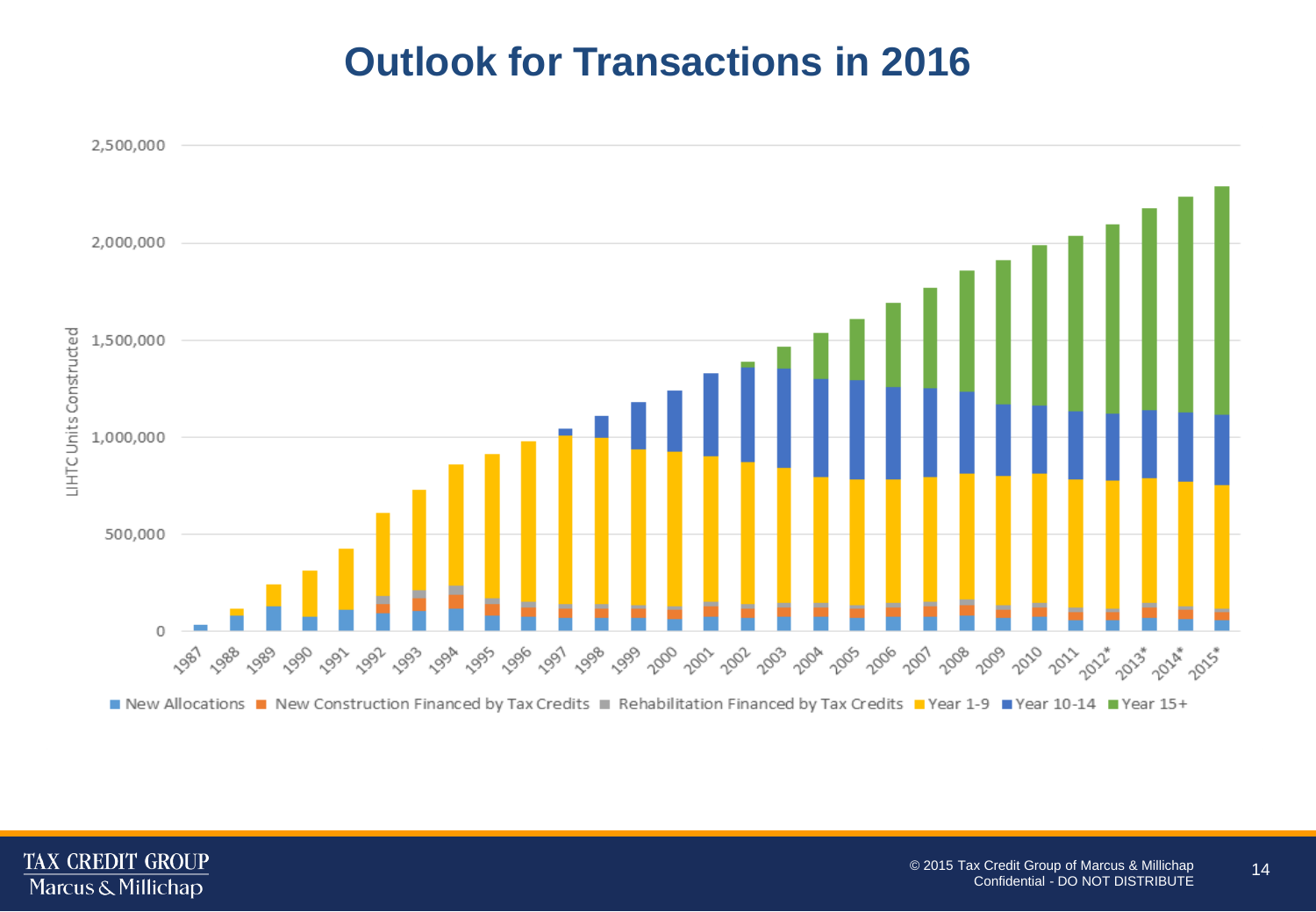- Send Questions to **[AskCitiCommunityCapital@citi.com](mailto:AskCitiCommunityCapital@citi.com)** or
- Follow instructions from the Operator Press \*1 for the operator to open your line.
	- This will enter you into the queue to ask a question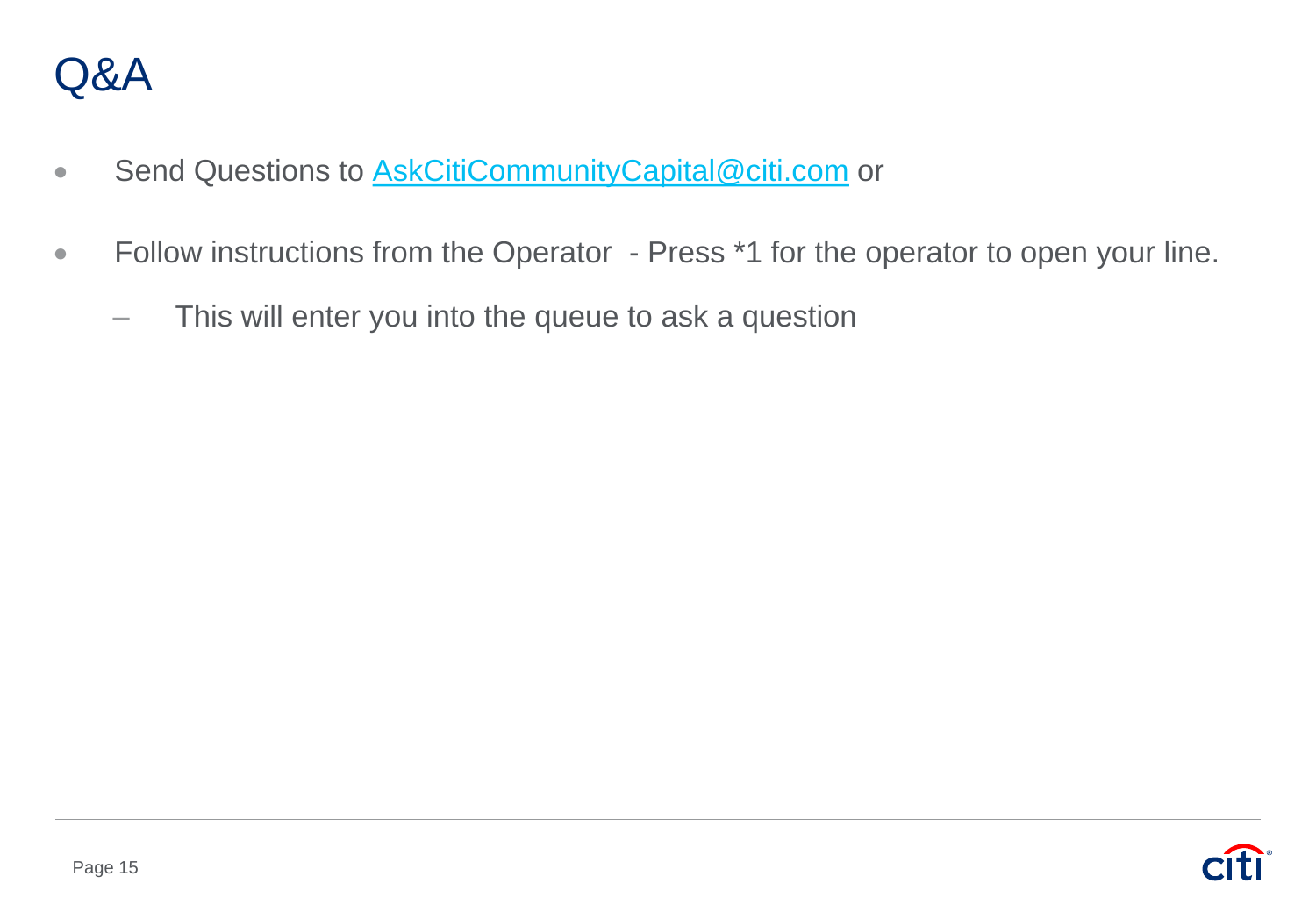# Your Webinar Speakers

#### **Robert L. Sheppard**  Tax Credit Group of Marcus & Millichap [robert.sheppard@tcg-mm.com](mailto:michael.murphy@kattenlaw.com) 206.826.5770

#### **Mark Dean**

Citi Community Capital [mark.w.dean@citi.com](mailto:mark.w.dean@citi.com) 206.346.2838

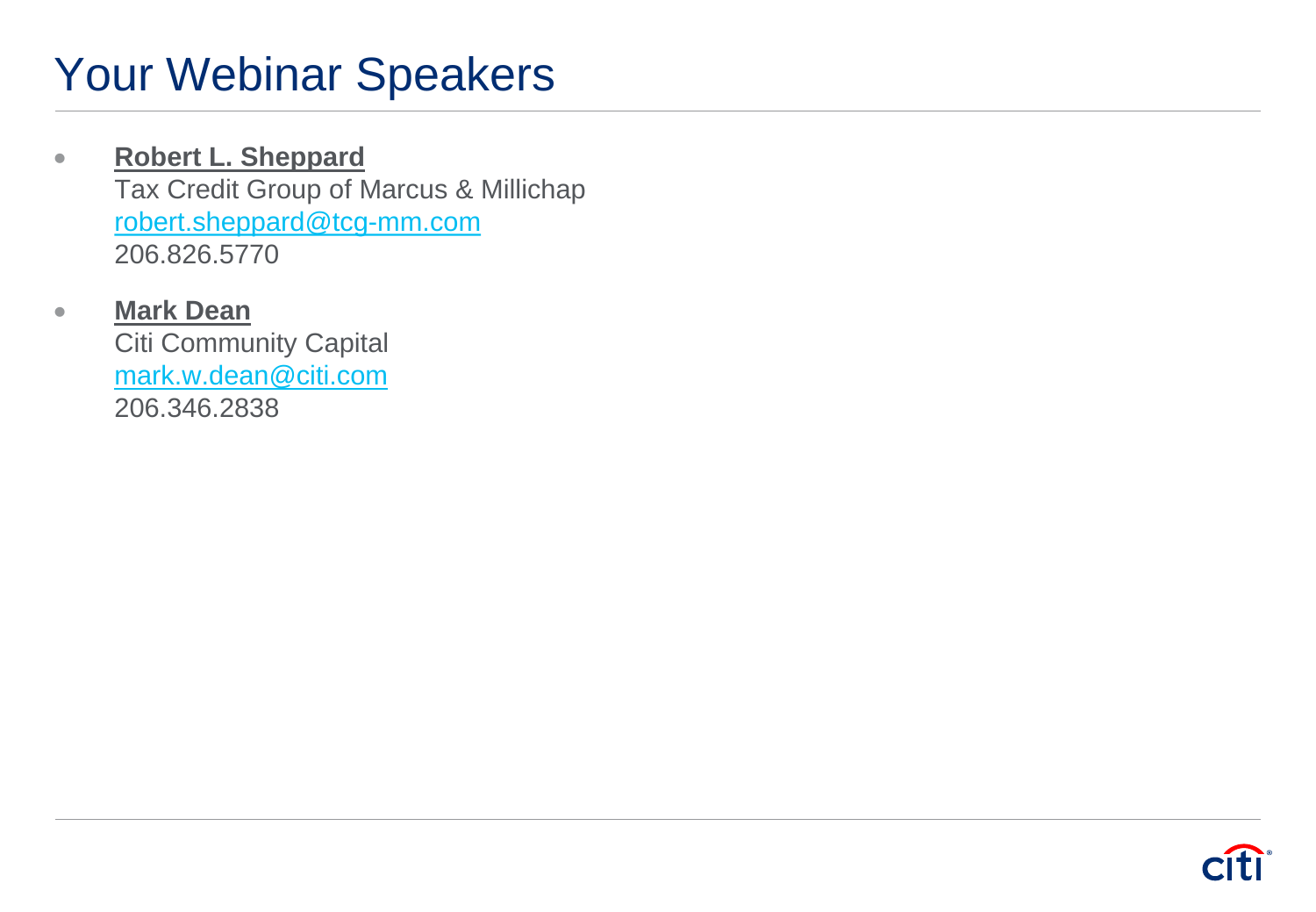# Thank you for your participation

- Your feedback is very important to us. Go to the Survey [https://www.citibank.com/icg/homepage/forms/citi\\_community\\_capital/form.jsp](https://www.citibank.com/icg/homepage/forms/citi_community_capital/form.jsp)
- Listen to the playback -

[https://www.citibank.com/icg/sa/citicommunitycapital/resource\\_center.html](https://www.citibank.com/icg/sa/citicommunitycapital/resource_center.html)

- Resources
	- Tax Credit Group of Marcus & Millichap <http://www.taxcreditgroup.com/>
	- Citi Community Capital [www.citicommunitycapital.com](http://www.citicommunitycapital.com/)
- Our next Webinar is coming soon. We look forward to having you join us!